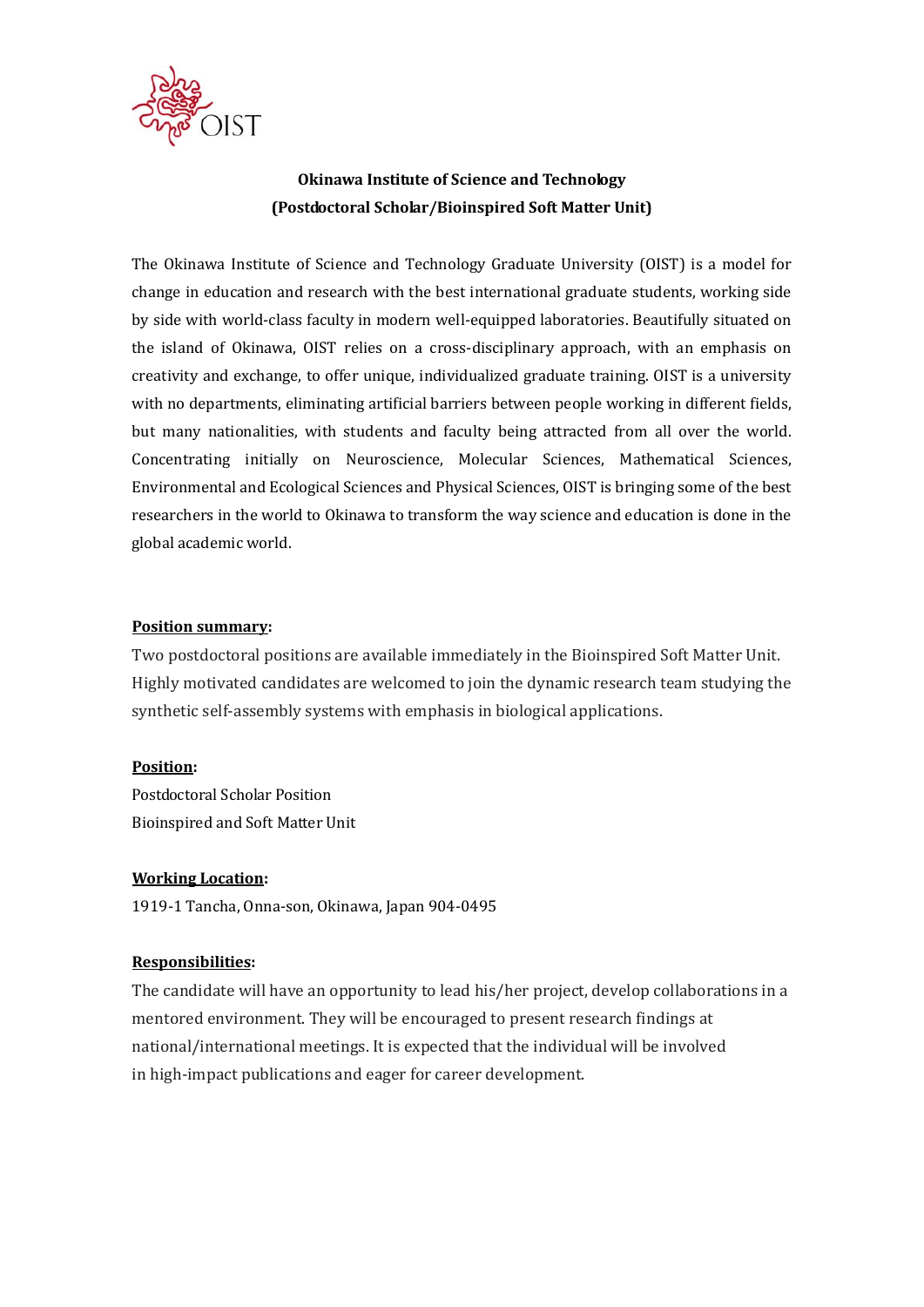

# **Oualifications:**

# **(Required)**

1. PhD degree in chemistry, chemical biology or related scientific disciplines with relevant lab experience in organic/inorganic synthesis/biochemistry.

2. Proficiency in written and spoken English

# **(Preferred)**

Research background in tumor biology, immunology, or stem cell biology is preferred but not essential.

# **Term:**

Full-time, fixed term appointment for 1 year to 2 years. Contract initially with 3-month probationary period (inclusive). This contract may be renewed.

# **Working hours:**

9:00‐17:30 (Discretionary) 

# **Compensation:**

In accordance with the OIST Employee Compensation Regulations

# **Benefits:**

- Relocation, housing and commuting allowances
- Annual paid leave and summer holidays
- Health insurance (Private School Mutual Aid http://www.shigakukyosai.jp/), welfare pension

insurance (kousei-nenkin), worker's accident compensation insurance

(roudousha‐saigai‐hoshou‐hoken) 

# **Submission Documents:**

- Curriculum vita with publication list in English (and Japanese if available)
- Cover letter in English (and Japanese if available)
- Names and contact information of 2 referees, one of which should be a previous employer
- \* Please be sure to indicate where you first saw the job advertisement.

# **Starting Date:**

Negotiable